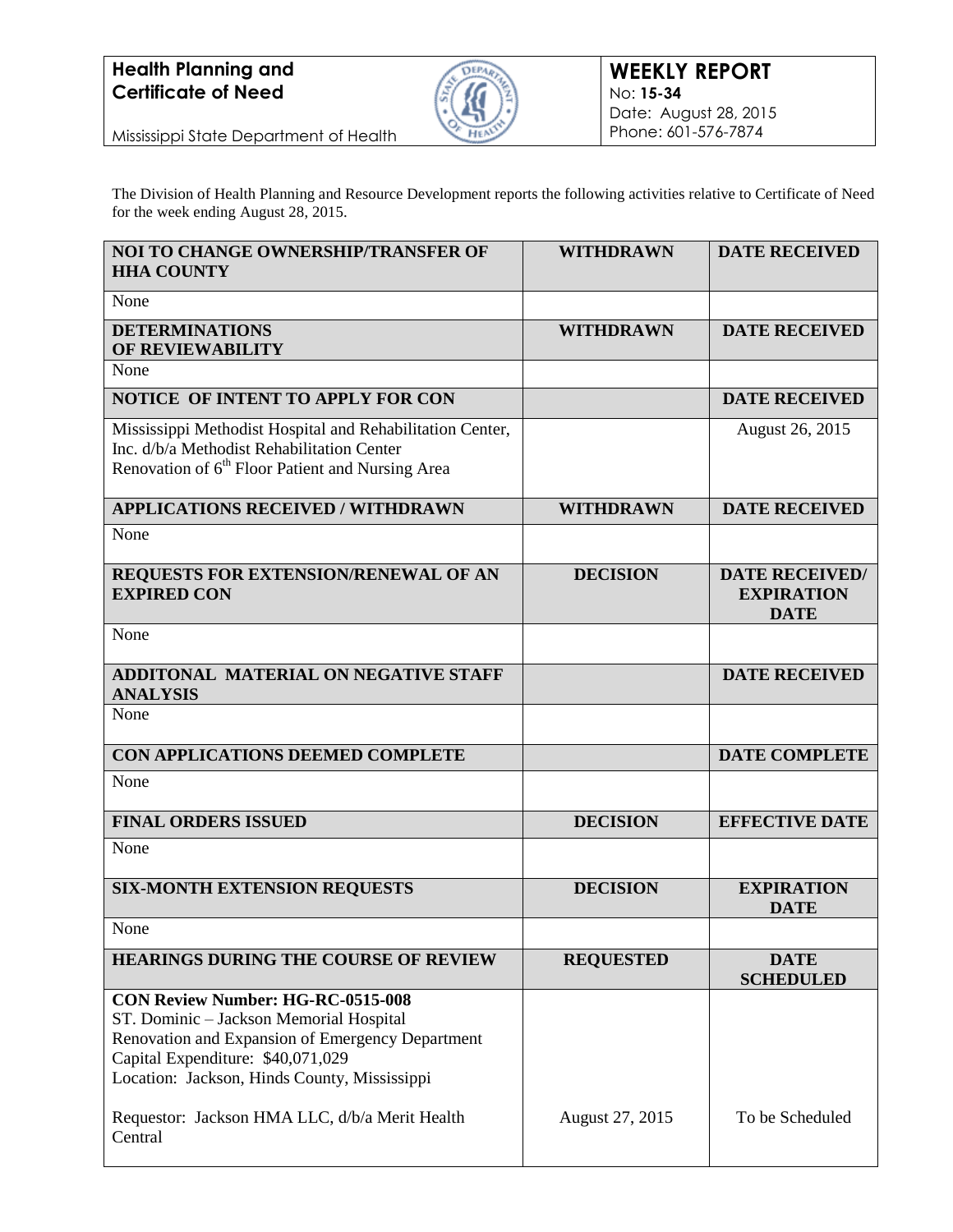

#### **WEEKLY REPORT** No: **15-34** Date: August 28, 2015 Phone: 601-576-7874

Mississippi State Department of Health

| <b>CON Review Number: HG-R-1207-031</b>                    |                        |                  |
|------------------------------------------------------------|------------------------|------------------|
|                                                            |                        |                  |
| Singing River Hospital, Pascagoula                         |                        |                  |
| SME on CON # R-0761                                        |                        |                  |
| Renovation of Emergency Department and Patient Care        |                        |                  |
| Area                                                       |                        |                  |
| Capital Expenditure: \$9,473,202                           |                        |                  |
| Effective Date: March 27, 2008                             |                        |                  |
| Extension Expiration Date: March 27, 2015                  |                        |                  |
|                                                            |                        |                  |
| Requestor: Singing River Health System, d/b/a Singing      | July 27, 2015          | To Be Scheduled  |
| River Hospital, Pascagoula                                 |                        |                  |
|                                                            |                        |                  |
| <b>CON Review Number: HG-NIS-1214-021</b>                  |                        |                  |
| River Oaks, LLC d/b/a River Oaks Hospital                  |                        |                  |
| Establishment of a Diagnostic Catheterization and PCI      |                        |                  |
|                                                            |                        |                  |
| Services and Acquisition of Related Equipment              |                        |                  |
| Capital Expenditure: \$900,000                             |                        |                  |
| Location: Flowood, Rankin County, Mississippi              |                        |                  |
|                                                            |                        |                  |
| Requestor(s): St. Dominic-Jackson Memorial Hospital        | March 6, 2015          | July 27-31, 2015 |
|                                                            |                        |                  |
| Mississippi Baptist Medical Center, Inc. d/b/a Mississippi | March 11, 2015         |                  |
| <b>Baptist Medical Center</b>                              |                        |                  |
|                                                            |                        |                  |
| <b>CON Review Number: ASC-NIS-0614-008</b>                 |                        |                  |
| Madison Physician Surgery Center                           |                        |                  |
| Establishment of a Multi-Specialty Ambulatory Surgery      |                        |                  |
| Center                                                     |                        |                  |
| Capital Expenditure: \$1,869,414.00                        |                        |                  |
| Location: Madison, Madison County, Mississippi             |                        |                  |
|                                                            |                        |                  |
| Requestor(s): Madison Physician Surgery Center             | September 10, 2014     | To Be Scheduled  |
|                                                            |                        |                  |
|                                                            |                        |                  |
| CON Review: HG-RLS-1210-039                                |                        |                  |
| Patients' Choice Medical Center, Raleigh                   |                        |                  |
| Lease/Relocation of 10 Chemical Dependency Beds &          |                        |                  |
| Offering of Adult Chemical Dependency Services             |                        |                  |
| Capital Expenditure: \$58,400                              |                        |                  |
|                                                            |                        |                  |
| Requestor: Alliance Health Center, Meridian                | March 16, 2011         | To Be Scheduled  |
|                                                            |                        |                  |
| CON Review: FSF-NIS-0610-025                               |                        |                  |
| Gumtree Imaging, LLC Tupelo                                |                        |                  |
| Acquisition/Establishment and Offering of MRI Services     |                        |                  |
| Capital Expenditure: \$1,090,000                           |                        |                  |
|                                                            |                        |                  |
| Requestor: The Imaging Center at Gloster Creek Village     | <b>August 26, 2010</b> | To Be Scheduled  |
|                                                            |                        |                  |
|                                                            |                        |                  |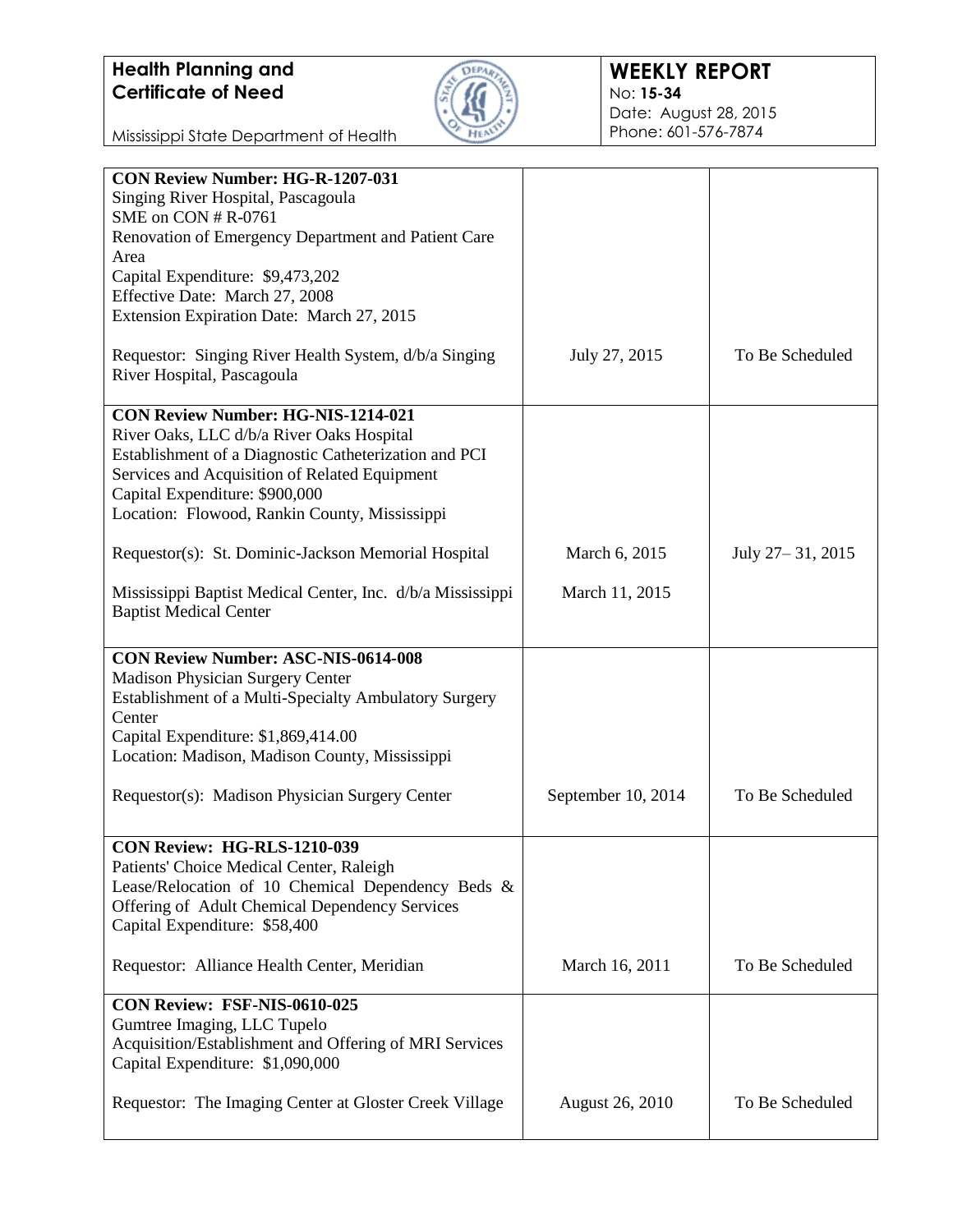

#### **WEEKLY REPORT** No: **15-34** Date: August 28, 2015 Phone: 601-576-7874

Mississippi State Department of Health

| Fresenius Medical Care-Calhoun City<br>Establish/Const of a 6-Station ESRD Facility in<br><b>Calhoun County</b><br>Capital Expenditure: \$462,471<br>To Be Scheduled<br><b>Requestor: Fresenius Medical Care</b><br>March 9, 2010<br>CON Review: ESRD-NIS-0908-034<br>Fresenius Medical Care-West Point<br>Establish/Const of a 10-Station ESRD Facility in<br>Clay County<br>Capital Expenditure: \$380,000<br>To Be Scheduled<br><b>Requestor: Fresenius Medical Care</b><br>March 9, 2010<br><b>CON Review: ESRD-NIS-0908:035</b><br>Fresenius Medical Care-Water Valley<br>Establish/Const. of a 6-Station ESRD facility in<br>Yalobusha County<br>Capital Expenditure: \$462,471<br>Requestor: Fresenius Medical Care<br>To Be Scheduled<br>March 9, 2010<br>CON Review: FSF-NIS-0808-024<br>Advanced Medical Imaging of Greenville, LLC<br>Provision of MRI Services in Washington County<br>Capital Expenditure: \$0<br>To Be Scheduled<br>Requestor: Delta Regional Medical Center<br>December 3, 2008<br>CON Review: FSF-NIS-0807-018<br>Desoto Imaging and Diagnostics, LLC<br><b>Establishment of Mobile PET Services</b><br>Capital Expenditure: \$0<br>Requestor: Baptist Memorial Hospital - DeSoto<br>December 3, 2007<br>To Be Scheduled<br>CON Review: HG-NIS-1206-038<br>Laird Hospital, Inc.<br>Offering of MRI Services at Rush Medical Clinic,<br>Philadelphia<br>Capital Expenditure: \$14,500<br>To Be Scheduled<br>Requestors: Neshoba County General Hospital & InSight<br>May 2, 2007<br><b>Health Corporation</b> | CON Review: ESRD-NIS-0908-031 |  |
|----------------------------------------------------------------------------------------------------------------------------------------------------------------------------------------------------------------------------------------------------------------------------------------------------------------------------------------------------------------------------------------------------------------------------------------------------------------------------------------------------------------------------------------------------------------------------------------------------------------------------------------------------------------------------------------------------------------------------------------------------------------------------------------------------------------------------------------------------------------------------------------------------------------------------------------------------------------------------------------------------------------------------------------------------------------------------------------------------------------------------------------------------------------------------------------------------------------------------------------------------------------------------------------------------------------------------------------------------------------------------------------------------------------------------------------------------------------------------------------------------------------------------------------------|-------------------------------|--|
|                                                                                                                                                                                                                                                                                                                                                                                                                                                                                                                                                                                                                                                                                                                                                                                                                                                                                                                                                                                                                                                                                                                                                                                                                                                                                                                                                                                                                                                                                                                                              |                               |  |
|                                                                                                                                                                                                                                                                                                                                                                                                                                                                                                                                                                                                                                                                                                                                                                                                                                                                                                                                                                                                                                                                                                                                                                                                                                                                                                                                                                                                                                                                                                                                              |                               |  |
|                                                                                                                                                                                                                                                                                                                                                                                                                                                                                                                                                                                                                                                                                                                                                                                                                                                                                                                                                                                                                                                                                                                                                                                                                                                                                                                                                                                                                                                                                                                                              |                               |  |
|                                                                                                                                                                                                                                                                                                                                                                                                                                                                                                                                                                                                                                                                                                                                                                                                                                                                                                                                                                                                                                                                                                                                                                                                                                                                                                                                                                                                                                                                                                                                              |                               |  |
|                                                                                                                                                                                                                                                                                                                                                                                                                                                                                                                                                                                                                                                                                                                                                                                                                                                                                                                                                                                                                                                                                                                                                                                                                                                                                                                                                                                                                                                                                                                                              |                               |  |
|                                                                                                                                                                                                                                                                                                                                                                                                                                                                                                                                                                                                                                                                                                                                                                                                                                                                                                                                                                                                                                                                                                                                                                                                                                                                                                                                                                                                                                                                                                                                              |                               |  |
|                                                                                                                                                                                                                                                                                                                                                                                                                                                                                                                                                                                                                                                                                                                                                                                                                                                                                                                                                                                                                                                                                                                                                                                                                                                                                                                                                                                                                                                                                                                                              |                               |  |
|                                                                                                                                                                                                                                                                                                                                                                                                                                                                                                                                                                                                                                                                                                                                                                                                                                                                                                                                                                                                                                                                                                                                                                                                                                                                                                                                                                                                                                                                                                                                              |                               |  |
|                                                                                                                                                                                                                                                                                                                                                                                                                                                                                                                                                                                                                                                                                                                                                                                                                                                                                                                                                                                                                                                                                                                                                                                                                                                                                                                                                                                                                                                                                                                                              |                               |  |
|                                                                                                                                                                                                                                                                                                                                                                                                                                                                                                                                                                                                                                                                                                                                                                                                                                                                                                                                                                                                                                                                                                                                                                                                                                                                                                                                                                                                                                                                                                                                              |                               |  |
|                                                                                                                                                                                                                                                                                                                                                                                                                                                                                                                                                                                                                                                                                                                                                                                                                                                                                                                                                                                                                                                                                                                                                                                                                                                                                                                                                                                                                                                                                                                                              |                               |  |
|                                                                                                                                                                                                                                                                                                                                                                                                                                                                                                                                                                                                                                                                                                                                                                                                                                                                                                                                                                                                                                                                                                                                                                                                                                                                                                                                                                                                                                                                                                                                              |                               |  |
|                                                                                                                                                                                                                                                                                                                                                                                                                                                                                                                                                                                                                                                                                                                                                                                                                                                                                                                                                                                                                                                                                                                                                                                                                                                                                                                                                                                                                                                                                                                                              |                               |  |
|                                                                                                                                                                                                                                                                                                                                                                                                                                                                                                                                                                                                                                                                                                                                                                                                                                                                                                                                                                                                                                                                                                                                                                                                                                                                                                                                                                                                                                                                                                                                              |                               |  |
|                                                                                                                                                                                                                                                                                                                                                                                                                                                                                                                                                                                                                                                                                                                                                                                                                                                                                                                                                                                                                                                                                                                                                                                                                                                                                                                                                                                                                                                                                                                                              |                               |  |
|                                                                                                                                                                                                                                                                                                                                                                                                                                                                                                                                                                                                                                                                                                                                                                                                                                                                                                                                                                                                                                                                                                                                                                                                                                                                                                                                                                                                                                                                                                                                              |                               |  |
|                                                                                                                                                                                                                                                                                                                                                                                                                                                                                                                                                                                                                                                                                                                                                                                                                                                                                                                                                                                                                                                                                                                                                                                                                                                                                                                                                                                                                                                                                                                                              |                               |  |
|                                                                                                                                                                                                                                                                                                                                                                                                                                                                                                                                                                                                                                                                                                                                                                                                                                                                                                                                                                                                                                                                                                                                                                                                                                                                                                                                                                                                                                                                                                                                              |                               |  |
|                                                                                                                                                                                                                                                                                                                                                                                                                                                                                                                                                                                                                                                                                                                                                                                                                                                                                                                                                                                                                                                                                                                                                                                                                                                                                                                                                                                                                                                                                                                                              |                               |  |
|                                                                                                                                                                                                                                                                                                                                                                                                                                                                                                                                                                                                                                                                                                                                                                                                                                                                                                                                                                                                                                                                                                                                                                                                                                                                                                                                                                                                                                                                                                                                              |                               |  |
|                                                                                                                                                                                                                                                                                                                                                                                                                                                                                                                                                                                                                                                                                                                                                                                                                                                                                                                                                                                                                                                                                                                                                                                                                                                                                                                                                                                                                                                                                                                                              |                               |  |
|                                                                                                                                                                                                                                                                                                                                                                                                                                                                                                                                                                                                                                                                                                                                                                                                                                                                                                                                                                                                                                                                                                                                                                                                                                                                                                                                                                                                                                                                                                                                              |                               |  |
|                                                                                                                                                                                                                                                                                                                                                                                                                                                                                                                                                                                                                                                                                                                                                                                                                                                                                                                                                                                                                                                                                                                                                                                                                                                                                                                                                                                                                                                                                                                                              |                               |  |
|                                                                                                                                                                                                                                                                                                                                                                                                                                                                                                                                                                                                                                                                                                                                                                                                                                                                                                                                                                                                                                                                                                                                                                                                                                                                                                                                                                                                                                                                                                                                              |                               |  |
|                                                                                                                                                                                                                                                                                                                                                                                                                                                                                                                                                                                                                                                                                                                                                                                                                                                                                                                                                                                                                                                                                                                                                                                                                                                                                                                                                                                                                                                                                                                                              |                               |  |
|                                                                                                                                                                                                                                                                                                                                                                                                                                                                                                                                                                                                                                                                                                                                                                                                                                                                                                                                                                                                                                                                                                                                                                                                                                                                                                                                                                                                                                                                                                                                              |                               |  |
|                                                                                                                                                                                                                                                                                                                                                                                                                                                                                                                                                                                                                                                                                                                                                                                                                                                                                                                                                                                                                                                                                                                                                                                                                                                                                                                                                                                                                                                                                                                                              |                               |  |
|                                                                                                                                                                                                                                                                                                                                                                                                                                                                                                                                                                                                                                                                                                                                                                                                                                                                                                                                                                                                                                                                                                                                                                                                                                                                                                                                                                                                                                                                                                                                              |                               |  |
|                                                                                                                                                                                                                                                                                                                                                                                                                                                                                                                                                                                                                                                                                                                                                                                                                                                                                                                                                                                                                                                                                                                                                                                                                                                                                                                                                                                                                                                                                                                                              |                               |  |
|                                                                                                                                                                                                                                                                                                                                                                                                                                                                                                                                                                                                                                                                                                                                                                                                                                                                                                                                                                                                                                                                                                                                                                                                                                                                                                                                                                                                                                                                                                                                              |                               |  |
|                                                                                                                                                                                                                                                                                                                                                                                                                                                                                                                                                                                                                                                                                                                                                                                                                                                                                                                                                                                                                                                                                                                                                                                                                                                                                                                                                                                                                                                                                                                                              |                               |  |
|                                                                                                                                                                                                                                                                                                                                                                                                                                                                                                                                                                                                                                                                                                                                                                                                                                                                                                                                                                                                                                                                                                                                                                                                                                                                                                                                                                                                                                                                                                                                              |                               |  |
|                                                                                                                                                                                                                                                                                                                                                                                                                                                                                                                                                                                                                                                                                                                                                                                                                                                                                                                                                                                                                                                                                                                                                                                                                                                                                                                                                                                                                                                                                                                                              |                               |  |
|                                                                                                                                                                                                                                                                                                                                                                                                                                                                                                                                                                                                                                                                                                                                                                                                                                                                                                                                                                                                                                                                                                                                                                                                                                                                                                                                                                                                                                                                                                                                              |                               |  |
|                                                                                                                                                                                                                                                                                                                                                                                                                                                                                                                                                                                                                                                                                                                                                                                                                                                                                                                                                                                                                                                                                                                                                                                                                                                                                                                                                                                                                                                                                                                                              |                               |  |
|                                                                                                                                                                                                                                                                                                                                                                                                                                                                                                                                                                                                                                                                                                                                                                                                                                                                                                                                                                                                                                                                                                                                                                                                                                                                                                                                                                                                                                                                                                                                              |                               |  |
|                                                                                                                                                                                                                                                                                                                                                                                                                                                                                                                                                                                                                                                                                                                                                                                                                                                                                                                                                                                                                                                                                                                                                                                                                                                                                                                                                                                                                                                                                                                                              |                               |  |
|                                                                                                                                                                                                                                                                                                                                                                                                                                                                                                                                                                                                                                                                                                                                                                                                                                                                                                                                                                                                                                                                                                                                                                                                                                                                                                                                                                                                                                                                                                                                              |                               |  |
|                                                                                                                                                                                                                                                                                                                                                                                                                                                                                                                                                                                                                                                                                                                                                                                                                                                                                                                                                                                                                                                                                                                                                                                                                                                                                                                                                                                                                                                                                                                                              |                               |  |
|                                                                                                                                                                                                                                                                                                                                                                                                                                                                                                                                                                                                                                                                                                                                                                                                                                                                                                                                                                                                                                                                                                                                                                                                                                                                                                                                                                                                                                                                                                                                              |                               |  |
|                                                                                                                                                                                                                                                                                                                                                                                                                                                                                                                                                                                                                                                                                                                                                                                                                                                                                                                                                                                                                                                                                                                                                                                                                                                                                                                                                                                                                                                                                                                                              |                               |  |